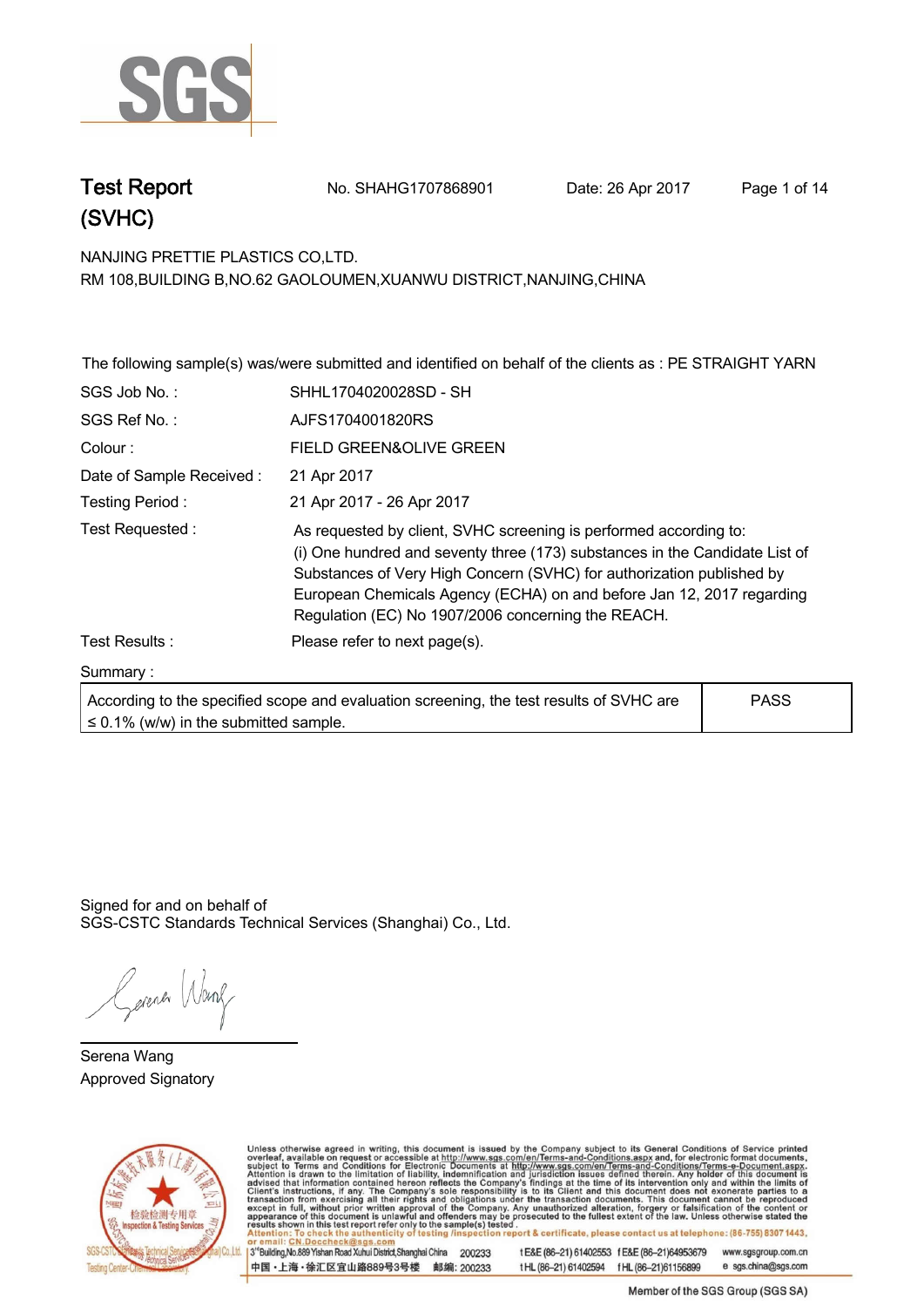

**Test Report. No. SHAHG1707868901 Date: 26 Apr 2017. Page 2 of 14.**

#### **Remark :.**

 **(1) The chemical analysis of specified SVHC is performed by means of currently available analytical techniques against the following SVHC related documents published by ECHA: http://echa.europa.eu/web/guest/candidate-list-table These lists are under evaluation by ECHA and may subject to change in the future.** 

 **(2) Concerning article(s):** 

 **In accordance with Regulation (EC) No 1907/2006, any EU producer or importer of articles shall notify ECHA, in accordance with paragraph 4 of Article 7, if a substance meets the criteria in Article 57 and is identified in accordance with Article 59(1) of the Regulation, if (a) the substance in the Candidate List is present in those articles in quantities totaling over one tonne per producer or importer per year; and (b) the substance in the Candidate List is present in those articles above a concentration of 0.1% weight by weight (w/w).** 

 **Article 33 of Regulation (EC) No 1907/2006 requires supplier of an article containing a substance meeting the criteria in Article 57 and identified in accordance with Article 59(1) in a concentration above 0.1% weight by weight (w/w) shall provide the recipient of the article with sufficient information, available to the supplier, to allow safe use of the article including, as a minimum, the name of that substance in the Candidate List.** 

 **SGS adopts the ruling of the Court of Justice of the European Union on the definition of an article under REACH unless indicated otherwise. Detail explanation is available at the following link:** 

 **http://www.sgs.com/-/media/global/documents/technical-documents/technical-bulletins/sgs-crs position-statement-on-svhc-in-articles-a4-en-16-06.pdf?la=en** 

 **(3) Concerning material(s):** 

 **Test results in this report are based on the tested sample. This report refers to testing result of tested sample submitted as homogenous material(s). In case such material is being used to compose an article, the results indicated in this report may not represent SVHC concentration in such article. If this report refers to testing result of composite material group by equal weight proportion, the material in each composite test group may come from more than one article.** 

 **If the sample is a substance or mixture, and it directly exports to EU, client has the obligation to comply with the supply chain communication obligation under Article 31 of Regulation (EC) No. 1907/2006 and the conditions of Authorization of substance of very high concern included in the Annex XIV of the Regulation (EC) No. 1907/2006.** 

#### **(4) Concerning substance and preparation:**

 **If a SVHC is found over 0.1% (w/w) and/or the specific concentration limit which is set in Regulation (EC) No 1272/2008 and No 790/2009, client is suggested to prepare a Safety Data Sheet (SDS) against the SVHC to comply with the supply chain communication obligation under Regulation (EC) No 1907/2006, in which:** 



Unless otherwise agreed in writing, this document is issued by the Company subject to its General Conditions of Service printed<br>overleaf, available on request or accessible at http://www.sgs.com/en/Terms-and-Conditions.asp on report & certificate, please contact us at telephone: (86-755) 8307 1443, sting /ins 3<sup>rd</sup>Building, No.889 Yishan Road Xuhui District, Shanghai China 200233

中国·上海·徐汇区宜山路889号3号楼 邮编: 200233

t E&E (86-21) 61402553 f E&E (86-21) 64953679 www.sgsgroup.com.cn tHL (86-21) 61402594 fHL (86-21) 61156899 e sgs.china@sgs.com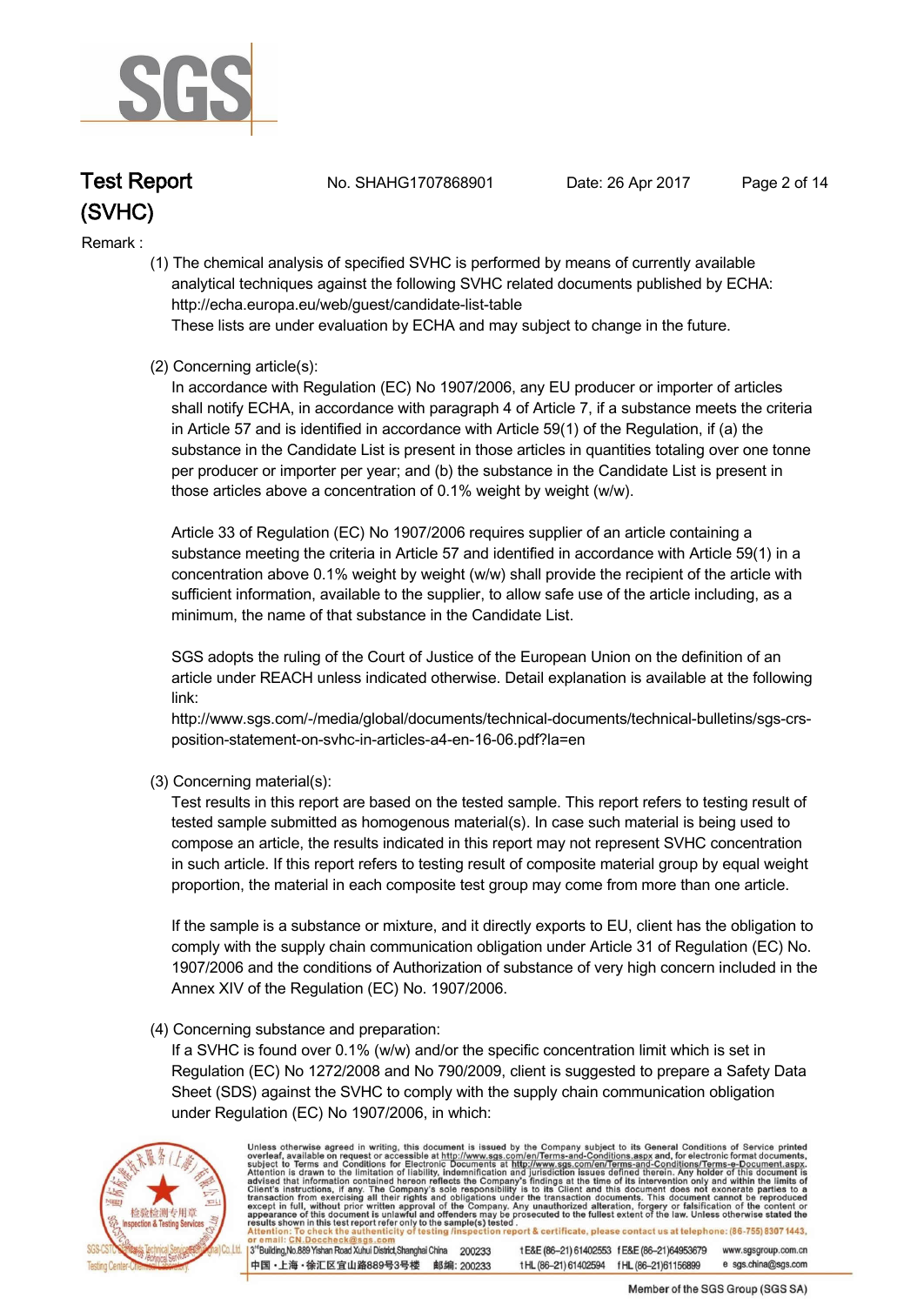

**Test Report. No. SHAHG1707868901 Date: 26 Apr 2017. Page 3 of 14.**

 **- a substance that is classified as hazardous under the CLP Regulation (EC) No 1272/2008.** 

 **- a mixture that is classified as dangerous according Dangerous Preparations Directive 1999/45/EC or classified as hazardous under the CLP Regulation (EC) No 1272/2008, when their concentrations are equal to, or greater than, those defined in the Article 3(3) of 1999/45/EC or the lower values given in Part 3 of Annex VI of Regulation (EC) No. 1272/2008; or** 

 **- a mixture is not classified as dangerous under Directive 1999/45/EC, but contains either:** 

 **(a) a substance posing human health or environmental hazards in an individual concentration of ≥ 1 % by weight for mixtures that are solid or liquids (i.e., non-gaseous mixtures) or ≥ 0.2 % by volume for gaseous mixtures; or** 

 **(b) a substance that is PBT, or vPvB in an individual concentration of ≥ 0.1 % by weight for mixtures that are solid or liquids (i.e., non-gaseous mixtures); or** 

 **(c) a substance on the SVHC candidate list (for reasons other than those listed above), in an individual concentration of ≥ 0.1 % by weight for non-gaseous mixtures; or** 

 **(d) a substance for which there are Europe-wide workplace exposure limits.** 

 **(5) If a SVHC is found over the reporting limit, client is suggested to identify the component which contains the SVHC and the exact concentration of the SVHC by requesting further quantitative analysis from the laboratory.** 

#### **Test Sample :.**

#### **Sample Description :.**

| Specimen No.    | <b>SGS Sample ID</b> | <b>Description</b>                                           |
|-----------------|----------------------|--------------------------------------------------------------|
| SN <sub>1</sub> |                      | SHA17-078689.001 Green plastic yarn+Light green plastic yarn |

#### **Test Method :.**

**SGS In-House method-SHTC-CHEM-SOP-97-T, SHTC-CHEM-SOP-302-T, Analyzed by ICP-OES, UV-VIS, GC-MS, HPLC-DAD/MS and Colorimetric Method. .**



Unless otherwise agreed in writing, this document is issued by the Company subject to its General Conditions of Service printed<br>overleaf, available on request or accessible at http://www.sgs.com/en/Terms-and-Conditions.asp on report & certificate, please contact us at telephone: (86-755) 8307 1443, esting /ins

3<sup>14</sup>Building, No.889 Yishan Road Xuhui District, Shanghai China 200233 中国·上海·徐汇区宜山路889号3号楼 邮编: 200233 tE&E (86-21) 61402553 fE&E (86-21)64953679 www.sgsgroup.com.cn e sgs.china@sgs.com tHL (86-21) 61402594 fHL (86-21) 61156899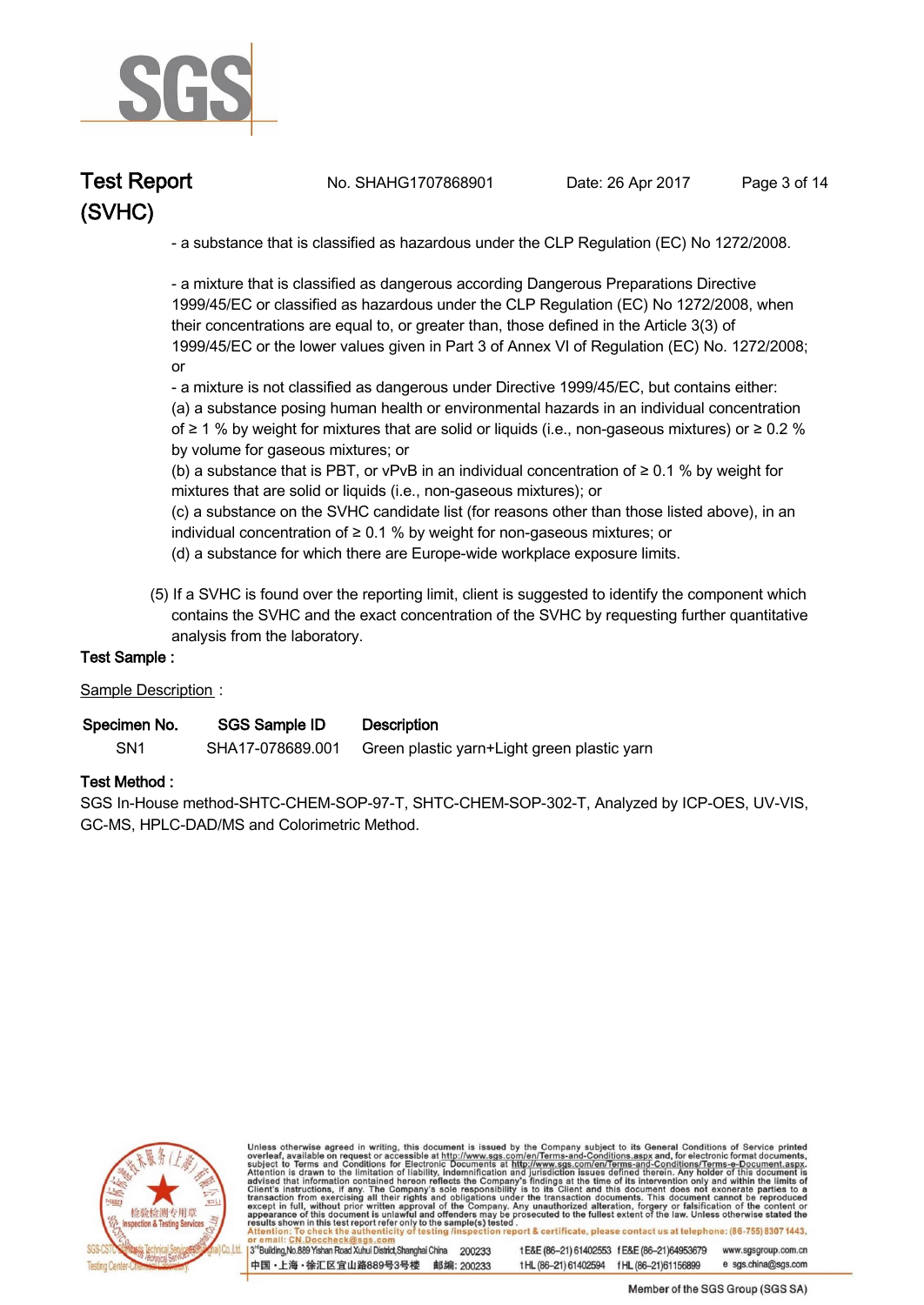

**Test Report No. SHAHG1707868901** Date: 26 Apr 2017 Page 4 of 14

#### **Test Result: (Substances in the Candidate List of SVHC)**

|                          | <b>Batch Substance Name</b>       | CAS No. | 001<br>Concentration (%) | (%)<br>RL                |
|--------------------------|-----------------------------------|---------|--------------------------|--------------------------|
| $\overline{\phantom{0}}$ | All tested SVHC in candidate list |         | NC                       | $\overline{\phantom{0}}$ |

**Notes :.**

- **(1)The table above only shows detected SVHC, and SVHC that below RL are not reported. Please refer to Appendix for the full list of tested SVHC.**
- **(2) RL = Reporting Limit. All RL are based on homogenous material**
- **ND = Not detected (lower than RL), ND is denoted on the SVHC substance.**
- **(3) △CAS No. of diastereoisomers identified (α-HBCDD, β-HBCDD, γ-HBCDD): 134237-50-6, 134237-51-7, 134237-52-8**

 **☆CAS No. of Hexahydromethylphathalic anhydride, Hexahydro-4-methylphathalic anhydride, Hexahydro-1-methylphathalic anhydride, Hexahydro-3-methylphathalic anhydride: 25550-51-0, 19438-60-9, 48122-14-1, 57110-29-9; EC No. of those: 247-094-1, 243-072-0, 256-356-4, 260-566-1.**

- **(4) \* The test result is based on the calculation of selected element(s) / marker(s) and to the worst-case scenario. For detail information, please refer to the SGS REACH website: www.reach.sgs.com/substance-of-very-high-concern-analysis-information-page.htm Calculated concentration of boric compounds are based on the total boron for liquid, powder and paste samples and water extractive boron for other samples by ICP-OES. RL = 0.005% is evaluated for element (i.e. cobalt, arsenic, lead, chromium (VI), aluminum, zirconium, boron, strontium, zinc, antimony, titanium, barium and cadmium respectively), except molybdenum RL=0.0005%, boron RL=0.0025 %( only for Lead bis (tetrafluoroborate)). .**
- **(5) § The substance is proposed for the identification as SVHC only where it contains Michler's ketone (CAS Number: 90-94-8) or Michler's base (CAS Number: 101-61-1) ≥0.1% (w/w).**
- **(6) Composite test has been performed and the result is calculated using the minimum sample weight. .**



Unless otherwise agreed in writing, this document is issued by the Company subject to its General Conditions of Service printed overleaf, available on request or accessible at http://www.sgs.com/en/Terms-and-Conditions.asp results shown in this test report refer only to the sample(s) tested on report & certificate, please contact us at telephone: (86-755) 8307 1443, esting /ins

3<sup>rd</sup>Building, No.889 Yishan Road Xuhui District, Shanghai China 200233 中国・上海・徐汇区宜山路889号3号楼 邮编: 200233 t E&E (86-21) 61402553 f E&E (86-21)64953679 www.sgsgroup.com.cn tHL (86-21) 61402594 fHL (86-21) 61156899 e sgs.china@sgs.com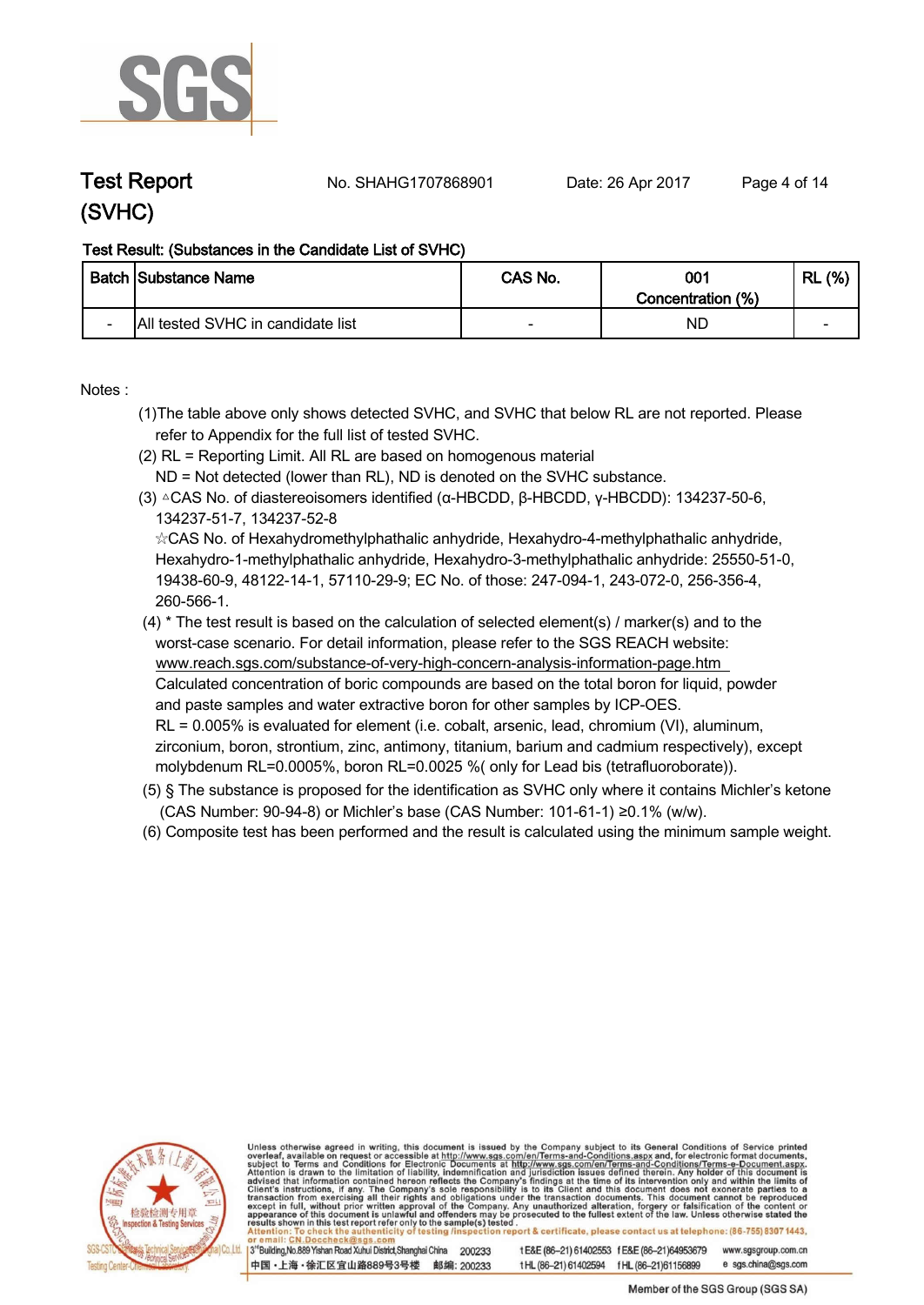

**Test Report. No. SHAHG1707868901 Date: 26 Apr 2017. Page 5 of 14.**

#### **Appendix Full list of tested SVHC:**

| <b>Batch</b>               | No.            | <b>Substance Name</b>                                                                                                   | CAS No.                  | <b>RL</b> (%) |
|----------------------------|----------------|-------------------------------------------------------------------------------------------------------------------------|--------------------------|---------------|
|                            | 1              | 4,4'-Diaminodiphenylmethane(MDA)                                                                                        | 101-77-9                 | 0.050         |
| <b>I</b>                   | $\overline{2}$ | 5-tert-butyl-2,4,6-trinitro-m-xylene (musk xylene)                                                                      | $81 - 15 - 2$            | 0.050         |
| I                          | $\mathfrak{B}$ | Alkanes, C10-13, chloro (Short Chain Chlorinated Paraffins)                                                             | 85535-84-8               | 0.050         |
| I                          | 4              | Anthracene                                                                                                              | 120-12-7                 | 0.050         |
| I                          | $\sqrt{5}$     | Benzyl butyl phthalate (BBP)                                                                                            | 85-68-7                  | 0.050         |
| $\mathbf{I}$               | 6              | Bis (2-ethylhexyl)phthalate (DEHP)                                                                                      | 117-81-7                 | 0.050         |
| I                          | $\overline{7}$ | Bis(tributyltin) oxide (TBTO)                                                                                           | 56-35-9                  | 0.050         |
| I                          | 8              | Cobalt dichloride*                                                                                                      | 7646-79-9                | 0.005         |
| $\mathbf{I}$               | 9              | Diarsenic pentaoxide*                                                                                                   | 1303-28-2                | 0.005         |
| I                          | 10             | Diarsenic trioxide*                                                                                                     | 1327-53-3                | 0.005         |
| $\mathbf{I}$               | 11             | Dibutyl phthalate (DBP)                                                                                                 | 84-74-2                  | 0.050         |
| $\mathbf{I}$               | 12             | Hexabromocyclododecane (HBCDD) and all major<br>diastereoisomers identified (α-HBCDD, β-HBCDD,<br>γ-HBCDD) <sup>∆</sup> | 25637-99-4,<br>3194-55-6 | 0.050         |
| $\mathbf{I}$               | 13             | Lead hydrogen arsenate*                                                                                                 | 7784-40-9                | 0.005         |
|                            | 14             | Sodium dichromate*                                                                                                      | 7789-12-0,<br>10588-01-9 | 0.005         |
| I                          | 15             | Triethyl arsenate*                                                                                                      | 15606-95-8               | 0.005         |
| Ш                          | 16             | 2,4-Dinitrotoluene                                                                                                      | 121-14-2                 | 0.050         |
| $\ensuremath{\mathsf{II}}$ | 17             | Acrylamide                                                                                                              | 79-06-1                  | 0.050         |
| $\mathbf{II}$              | 18             | Anthracene oil*                                                                                                         | 90640-80-5               | 0.050         |
| $\mathbf{II}$              | 19             | Anthracene oil, anthracene paste*                                                                                       | 90640-81-6               | 0.050         |
| Ш                          | 20             | Anthracene oil, anthracene paste, anthracene fraction*                                                                  | 91995-15-2               | 0.050         |



Unless otherwise agreed in writing, this document is issued by the Company subject to its General Conditions of Service printed overleaf, available on request or accessible at http://www.sgs.com/en/Terms-and-Conditions.asp

3<sup>rd</sup> Building, No.889 Yishan Road Xuhui District, Shanghai China 200233 中国·上海·徐汇区宜山路889号3号楼 邮编: 200233

t E&E (86-21) 61402553 f E&E (86-21)64953679 www.sgsgroup.com.cn t HL (86-21) 61402594 f HL (86-21) 61156899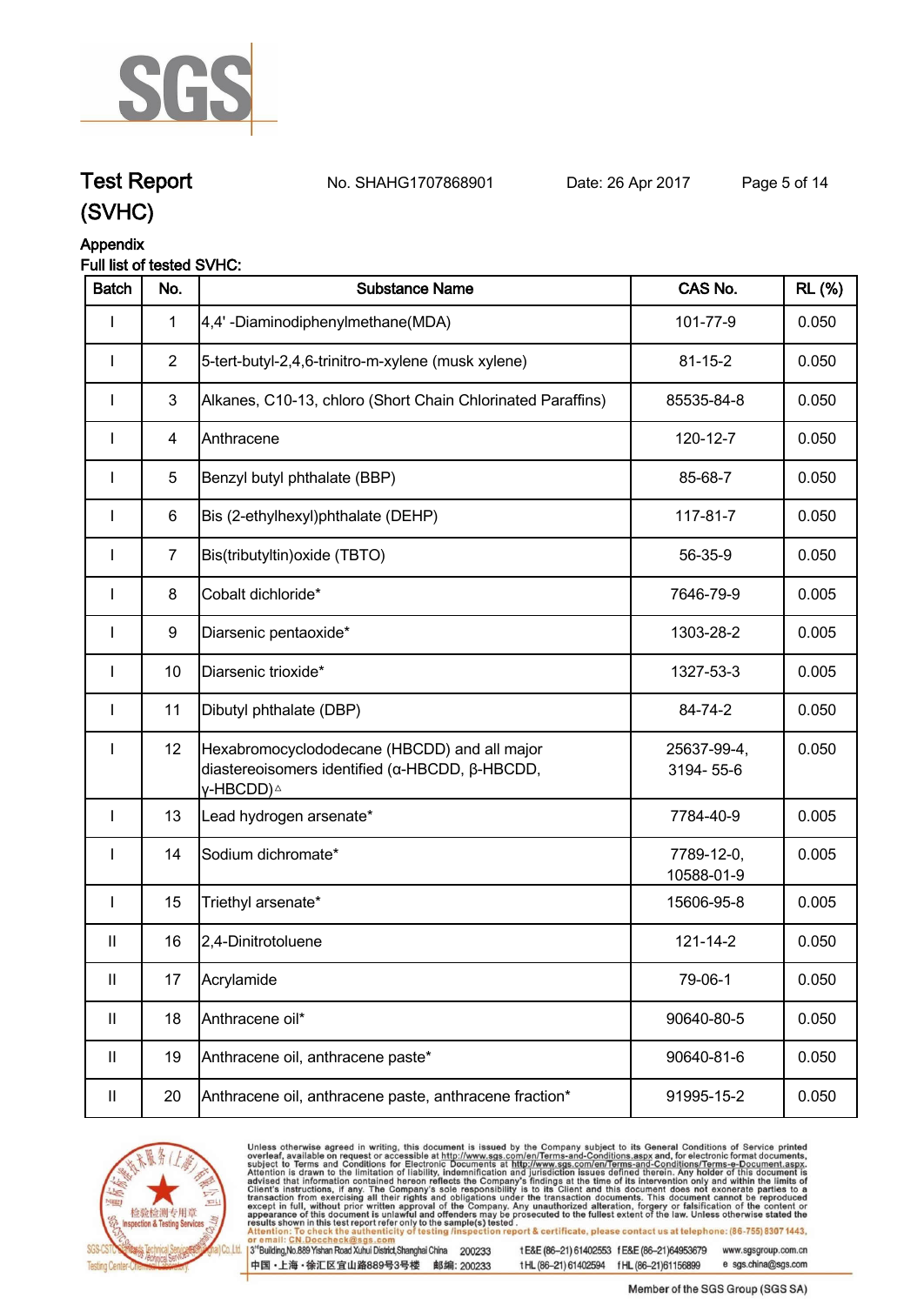

# **Test Report. No. SHAHG1707868901 Date: 26 Apr 2017. Page 6 of 14.**

## **(SVHC)**

## **Appendix**

#### **Full list of tested SVHC:**

| <b>Batch</b>               | No. | <b>Substance Name</b>                                                             | CAS No.                                | <b>RL (%)</b> |
|----------------------------|-----|-----------------------------------------------------------------------------------|----------------------------------------|---------------|
| $\mathbf{II}$              | 21  | Anthracene oil, anthracene paste, distn. lights*                                  | 91995-17-4                             | 0.050         |
| $\ensuremath{\mathsf{II}}$ | 22  | Anthracene oil, anthracene-low*                                                   | 90640-82-7                             | 0.050         |
| $\mathbf{II}$              | 23  | Diisobutyl phthalate                                                              | 84-69-5                                | 0.050         |
| $\mathbf{II}$              | 24  | Lead chromate*                                                                    | 7758-97-6                              | 0.005         |
| $\mathbf{II}$              | 25  | Lead chromate molybdate sulphate red (C.I. Pigment Red<br>$104$ <sup>*</sup>      | 12656-85-8                             | 0.005         |
| $\mathbf{II}$              | 26  | Lead sulfochromate yellow (C.I. Pigment Yellow 34)*                               | 1344-37-2                              | 0.005         |
| $\mathbf{II}$              | 27  | Pitch, coal tar, high temp.*                                                      | 65996-93-2                             | 0.050         |
| $\mathbf{II}$              | 28  | Tris(2-chloroethyl)phosphate                                                      | 115-96-8                               | 0.050         |
| $\mathbf{III}$             | 29  | Ammonium dichromate*                                                              | 7789-09-5                              | 0.005         |
| $\mathbf{III}$             | 30  | Boric acid*                                                                       | 10043-35-3,<br>11113-50-1              | 0.005         |
| $\  \ $                    | 31  | Disodium tetraborate, anhydrous*                                                  | 1303-96-4,<br>1330-43-4,<br>12179-04-3 | 0.005         |
| $\mathbf{III}$             | 32  | Potassium chromate*                                                               | 7789-00-6                              | 0.005         |
| $\mathbf{III}$             | 33  | Potassium dichromate*                                                             | 7778-50-9                              | 0.005         |
| $\mathop{\rm III}$         | 34  | Sodium chromate*                                                                  | 7775-11-3                              | 0.005         |
| Ш                          | 35  | Tetraboron disodium heptaoxide, hydrate*                                          | 12267-73-1                             | 0.005         |
| Ш                          | 36  | Trichloroethylene                                                                 | 79-01-6                                | 0.050         |
| ${\sf IV}$                 | 37  | 2-Ethoxyethanol                                                                   | 110-80-5                               | 0.050         |
| IV                         | 38  | 2-Methoxyethanol                                                                  | 109-86-4                               | 0.050         |
| ${\sf IV}$                 | 39  | Chromic acid,<br>Oligomers of chromic acid and dichromic acid,<br>Dichromic acid* | 7738-94-5<br>13530-68-2                | 0.005         |



Unless otherwise agreed in writing, this document is issued by the Company subject to its General Conditions of Service printed overleaf, available on request or accessible at http://www.sgs.com/en/Terms-and-Conditions.asp

3<sup>rd</sup> Building, No.889 Yishan Road Xuhui District, Shanghai China 200233 中国·上海·徐汇区宜山路889号3号楼 邮编: 200233

t E&E (86-21) 61402553 f E&E (86-21)64953679 www.sgsgroup.com.cn t HL (86-21) 61402594 f HL (86-21) 61156899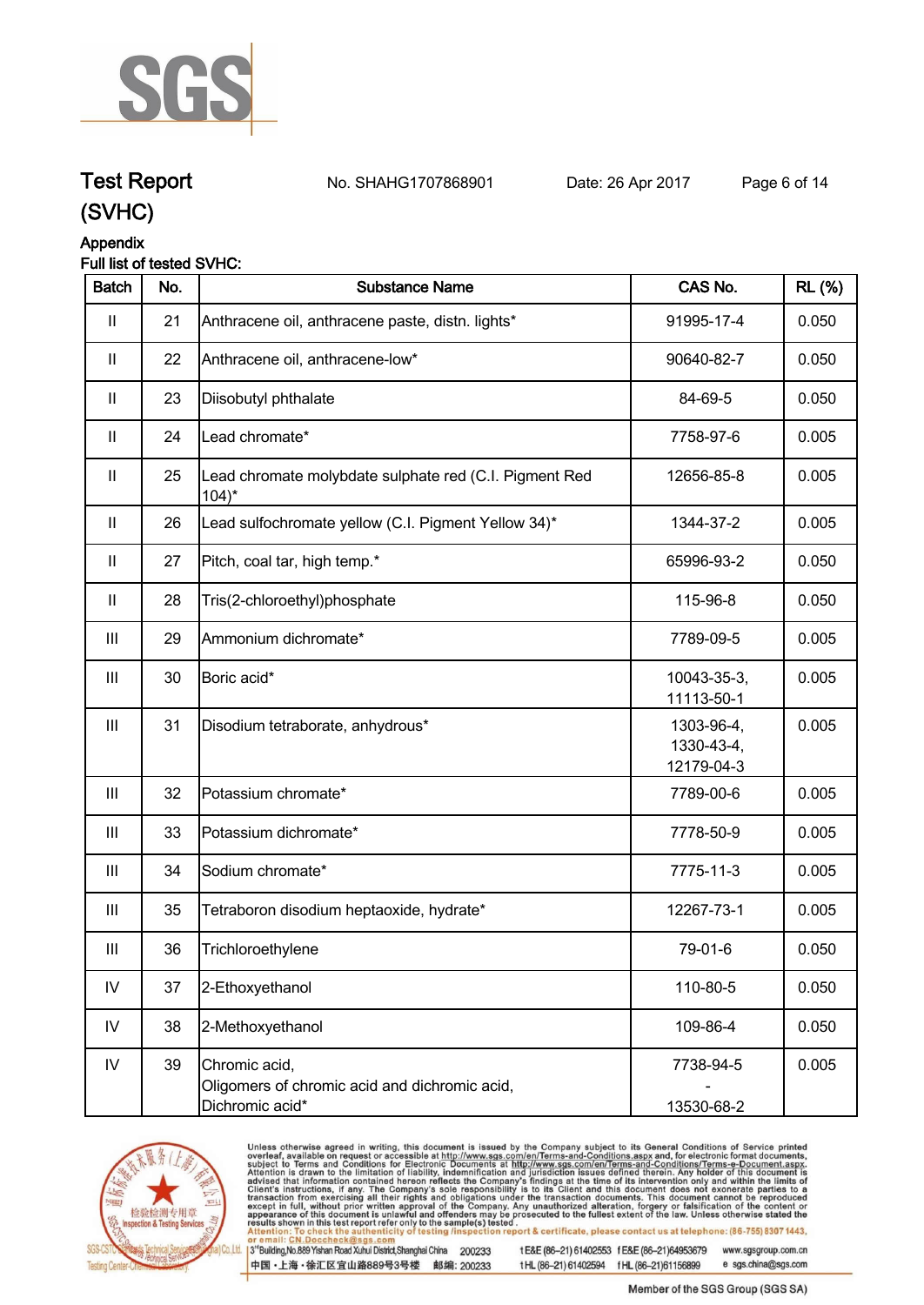

**Test Report. No. SHAHG1707868901 Date: 26 Apr 2017. Page 7 of 14.**

## **Appendix**

#### **Full list of tested SVHC:**

| <b>Batch</b> | No. | <b>Substance Name</b>                                                      | CAS No.                     | <b>RL</b> (%) |
|--------------|-----|----------------------------------------------------------------------------|-----------------------------|---------------|
| IV           | 40  | Chromium trioxide*                                                         | 1333-82-0                   | 0.005         |
| IV           | 41  | Cobalt(II) carbonate*                                                      | 513-79-1                    | 0.005         |
| IV           | 42  | Cobalt(II) diacetate*                                                      | $71-48-7$                   | 0.005         |
| IV           | 43  | Cobalt(II) dinitrate*                                                      | 10141-05-6                  | 0.005         |
| IV           | 44  | Cobalt(II) sulphate*                                                       | 10124-43-3                  | 0.005         |
| V            | 45  | 1,2,3-trichloropropane                                                     | 96-18-4                     | 0.050         |
| V            | 46  | 1,2-Benzenedicarboxylic acid, di-C6-8-branched alkyl esters,<br>C7-rich    | 71888-89-6                  | 0.050         |
| $\vee$       | 47  | 1,2-Benzenedicarboxylic acid, di-C7-11-branched and linear<br>alkyl esters | 68515-42-4                  | 0.050         |
| V            | 48  | 1-methyl-2-pyrrolidone                                                     | 872-50-4                    | 0.050         |
| $\vee$       | 49  | 2-ethoxyethyl acetate                                                      | 111-15-9                    | 0.050         |
| $\vee$       | 50  | Hydrazine                                                                  | 7803-57-8,<br>302-01-2      | 0.050         |
| V            | 51  | Strontium chromate*                                                        | 7789-06-2                   | 0.005         |
| VI           | 52  | 1,2-Dichloroethane                                                         | 107-06-2                    | 0.050         |
| VI           | 53  | 2,2'-dichloro-4,4'-methylenedianiline                                      | $101 - 14 - 4$              | 0.050         |
| VI           | 54  | 2-Methoxyaniline; o-Anisidine                                              | $90 - 04 - 0$               | 0.050         |
| VI           | 55  | 4-(1,1,3,3-tetramethylbutyl)phenol                                         | 140-66-9                    | 0.050         |
| VI           | 56  | Aluminosilicate Refractory Ceramic Fibres *                                | 650-017-00-8 (Index<br>no.) | 0.005         |
| VI           | 57  | Arsenic acid*                                                              | 7778-39-4                   | 0.005         |
| VI           | 58  | Bis(2-methoxyethyl) ether                                                  | 111-96-6                    | 0.050         |
| VI           | 59  | Bis(2-methoxyethyl) phthalate                                              | 117-82-8                    | 0.050         |



Unless otherwise agreed in writing, this document is issued by the Company subject to its General Conditions of Service printed overleaf, available on request or accessible at http://www.sgs.com/en/Terms-and-Conditions.asp

3<sup>rd</sup> Building, No.889 Yishan Road Xuhui District, Shanghai China 200233 中国·上海·徐汇区宜山路889号3号楼 邮编: 200233

t E&E (86-21) 61402553 f E&E (86-21)64953679 www.sgsgroup.com.cn t HL (86-21) 61402594 f HL (86-21) 61156899

Member of the SGS Group (SGS SA)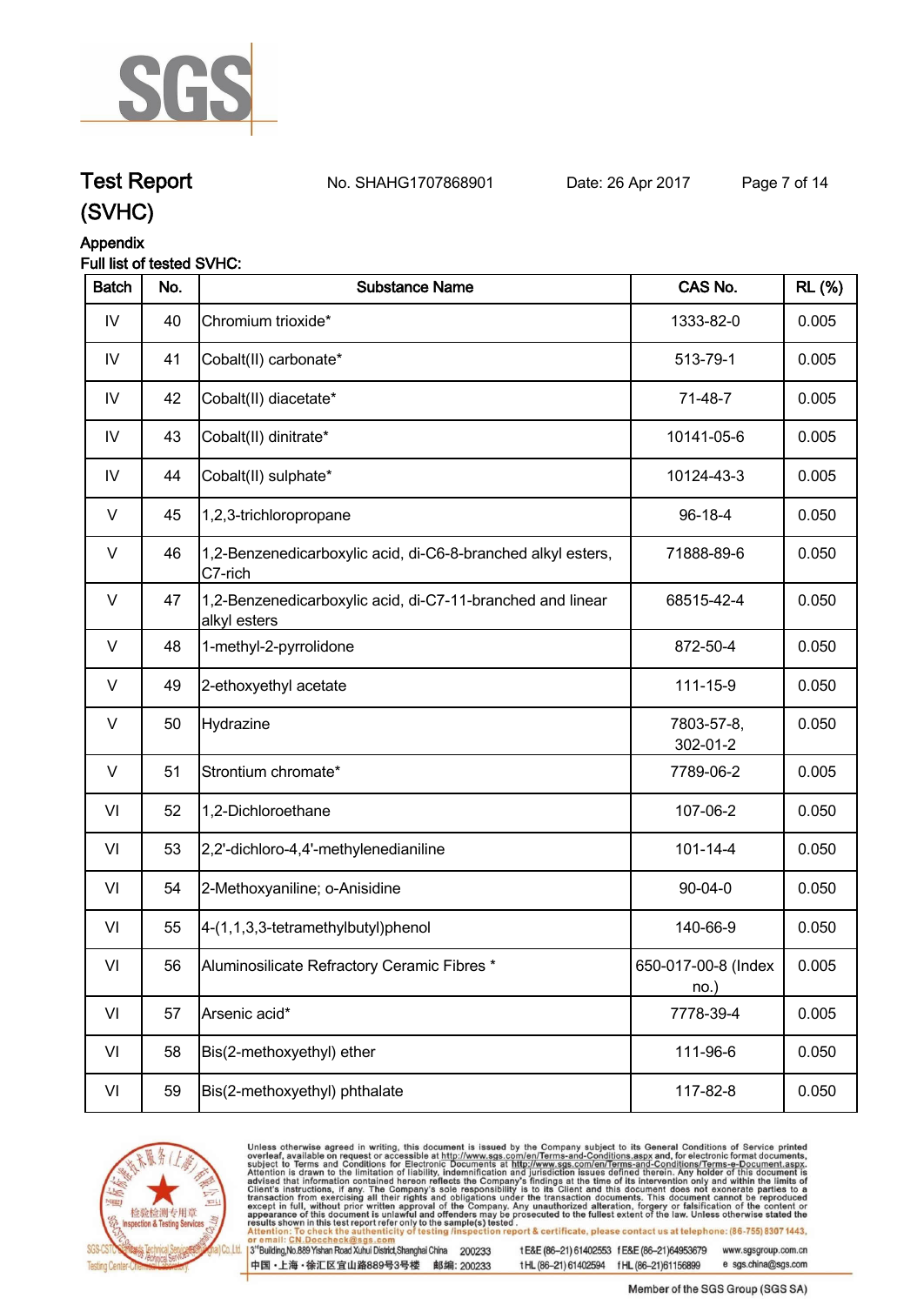

## **Test Report. No. SHAHG1707868901 Date: 26 Apr 2017. Page 8 of 14.**



#### **Appendix Full list of tested SVHC:**

| <b>Batch</b> | No. | <b>Substance Name</b>                                                                                                                              | CAS No.                     | <b>RL</b> (%) |
|--------------|-----|----------------------------------------------------------------------------------------------------------------------------------------------------|-----------------------------|---------------|
| VI           | 60  | Calcium arsenate*                                                                                                                                  | 7778-44-1                   | 0.005         |
| VI           | 61  | Dichromium tris(chromate) *                                                                                                                        | 24613-89-6                  | 0.005         |
| VI           | 62  | Formaldehyde, oligomeric reaction products with aniline                                                                                            | 25214-70-4                  | 0.050         |
| VI           | 63  | Lead diazide, Lead azide*                                                                                                                          | 13424-46-9                  | 0.005         |
| VI           | 64  | Lead dipicrate*                                                                                                                                    | 6477-64-1                   | 0.005         |
| VI           | 65  | Lead styphnate*                                                                                                                                    | 15245-44-0                  | 0.005         |
| VI           | 66  | N,N-dimethylacetamide                                                                                                                              | 127-19-5                    | 0.050         |
| VI           | 67  | Pentazinc chromate octahydroxide*                                                                                                                  | 49663-84-5                  | 0.005         |
| VI           | 68  | Phenolphthalein                                                                                                                                    | 77-09-8                     | 0.050         |
| VI           | 69  | Potassium hydroxyoctaoxodizincatedichromate*                                                                                                       | 11103-86-9                  | 0.005         |
| VI           | 70  | Trilead diarsenate*                                                                                                                                | 3687-31-8                   | 0.005         |
| VI           | 71  | Zirconia Aluminosilicate Refractory Ceramic Fibres*                                                                                                | 650-017-00-8 (Index<br>no.) | 0.005         |
| VII          | 72  | [4-[[4-anilino-1-naphthyl][4-<br>(dimethylamino)phenyl]methylene]cyclohexa-2,5-dien-1-ylide<br>ne] dimethylammonium chloride (C.I. Basic Blue 26)§ | 2580-56-5                   | 0.050         |
| VII          | 73  | [4-[4,4'-bis(dimethylamino)<br>benzhydrylidene]cyclohexa-2,5-dien-1-ylidene]dimethylamm<br>onium chloride (C.I. Basic Violet 3)§                   | 548-62-9                    | 0.050         |
| VII          | 74  | 1,2-bis(2-methoxyethoxy)ethane (TEGDME; triglyme)                                                                                                  | 112-49-2                    | 0.050         |
| VII          | 75  | 1,2-dimethoxyethane; ethylene glycol dimethyl ether<br>(EGDME)                                                                                     | 110-71-4                    | 0.050         |
| VII          | 76  | 4,4'-bis(dimethylamino) benzophenone (Michler's Ketone)                                                                                            | 90-94-8                     | 0.050         |
| VII          | 77  | 4,4'-bis(dimethylamino)-4"-(methylamino)trityl alcohol§                                                                                            | $561 - 41 - 1$              | 0.050         |
| VII          | 78  | Diboron trioxide*                                                                                                                                  | 1303-86-2                   | 0.005         |



Unless otherwise agreed in writing, this document is issued by the Company subject to its General Conditions of Service printed overleaf, available on request or accessible at http://www.sgs.com/en/Terms-and-Conditions.asp

3<sup>rd</sup> Building, No.889 Yishan Road Xuhui District, Shanghai China 200233 中国·上海·徐汇区宜山路889号3号楼 邮编: 200233 t E&E (86-21) 61402553 f E&E (86-21)64953679 www.sgsgroup.com.cn t HL (86-21) 61402594 f HL (86-21) 61156899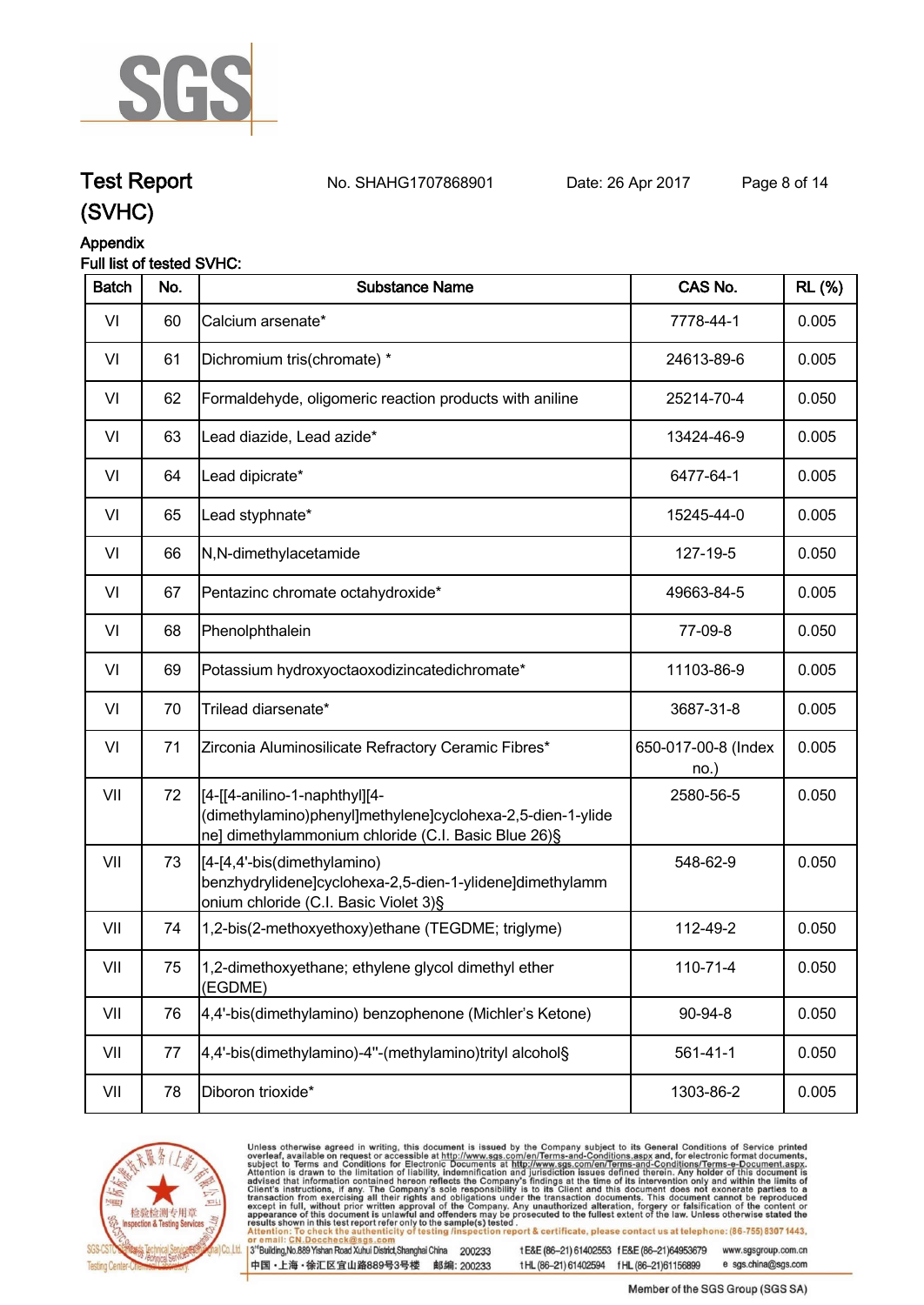

# **Test Report. No. SHAHG1707868901 Date: 26 Apr 2017. Page 9 of 14.**

# **(SVHC)**

### **Appendix**

#### **Full list of tested SVHC:**

| <b>Batch</b> | No. | <b>Substance Name</b>                                                                                            | CAS No.     | <b>RL</b> (%) |
|--------------|-----|------------------------------------------------------------------------------------------------------------------|-------------|---------------|
| VII          | 79  | Formamide                                                                                                        | $75-12-7$   | 0.050         |
| VII          | 80  | Lead(II) bis(methanesulfonate)*                                                                                  | 17570-76-2  | 0.005         |
| VII          | 81  | N,N,N',N'-tetramethyl-4,4'-methylenedianiline (Michler's<br>base)                                                | 101-61-1    | 0.050         |
| VII          | 82  | TGIC (1,3,5-tris (oxiranylmethyl) -1,3,5-triazine-<br>2,4,6(1H,3H,5H)-trione)                                    | 2451-62-9   | 0.050         |
| VII          | 83  | $\alpha$ , $\alpha$ -Bis[4-(dimethylamino)phenyl]-4<br>(phenylamino)naphthalene-1-methanol (C.I. Solvent Blue 4) | 6786-83-0   | 0.050         |
| VII          | 84  | $\beta$ -TGIC (1,3,5-tris[(2S and<br>2R)-2,3-epoxypropyl]-1,3,5-triazine-2,4,6-(1H,3H,5H)-trione)                | 59653-74-6  | 0.050         |
| VIII         | 85  | [Phthalato(2-)]dioxotrilead*                                                                                     | 69011-06-9  | 0.005         |
| VIII         | 86  | 1,2-Benzenedicarboxylic acid, dipentylester, branched and<br>linear                                              | 84777-06-0  | 0.050         |
| VIII         | 87  | 1,2-Diethoxyethane                                                                                               | 629-14-1    | 0.050         |
| VIII         | 88  | 1-Bromopropane                                                                                                   | 106-94-5    | 0.050         |
| VIII         | 89  | 3-Ethyl-2-methyl-2-(3-methylbutyl)-1,3-oxazolidine                                                               | 143860-04-2 | 0.050         |
| VIII         | 90  | 4-(1,1,3,3-tetramethylbutyl)phenol, ethoxylated                                                                  |             | 0.050         |
| VIII         | 91  | 4,4'-Methylenedi-o-toluidine                                                                                     | 838-88-0    | 0.050         |
| VIII         | 92  | 4,4'-Oxydianiline and its salts                                                                                  | 101-80-4    | 0.050         |
| VIII         | 93  | 4-Aminoazobenzene                                                                                                | 60-09-3     | 0.050         |
| VIII         | 94  | 4-Methyl-m-phenylenediamine                                                                                      | 95-80-7     | 0.050         |
| VIII         | 95  | 4-Nonylphenol, branched and linear                                                                               |             | 0.050         |
| VIII         | 96  | 6-Methoxy-m-toluidine                                                                                            | 120-71-8    | 0.050         |
| VIII         | 97  | Acetic acid, lead salt, basic*                                                                                   | 51404-69-4  | 0.005         |
|              |     |                                                                                                                  |             |               |



Unless otherwise agreed in writing, this document is issued by the Company subject to its General Conditions of Service printed overleaf, available on request or accessible at http://www.sgs.com/en/Terms-and-Conditions.asp

3<sup>rd</sup> Building, No.889 Yishan Road Xuhui District, Shanghai China 200233 中国·上海·徐汇区宜山路889号3号楼 邮编: 200233

t E&E (86-21) 61402553 f E&E (86-21)64953679 www.sgsgroup.com.cn t HL (86-21) 61402594 f HL (86-21) 61156899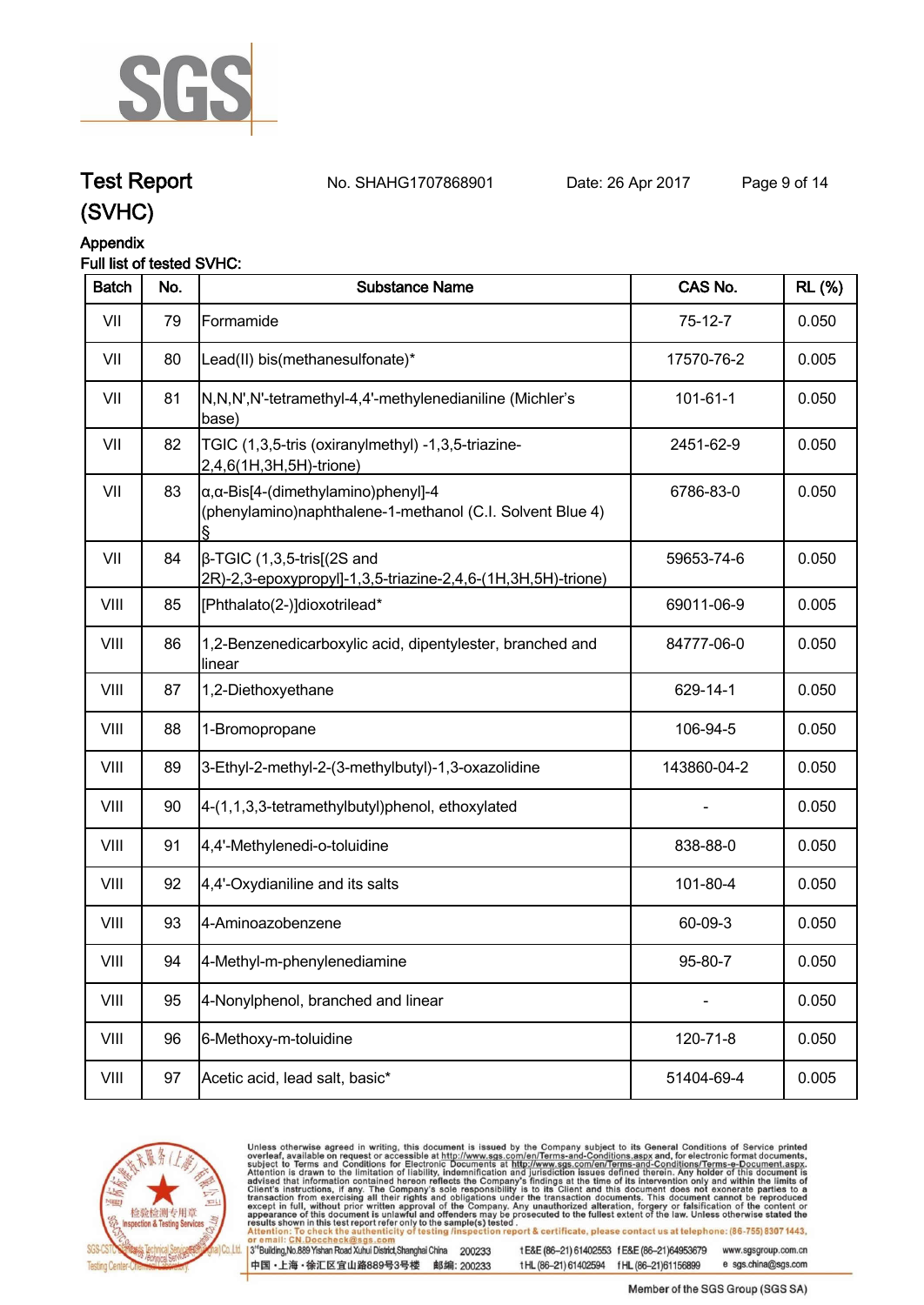

# **Test Report. No. SHAHG1707868901 Date: 26 Apr 2017. Page 10 of 14.**

# **(SVHC)**

### **Appendix**

#### **Full list of tested SVHC:**

| 0.050<br>0.050 |
|----------------|
|                |
|                |
| 0.050          |
| 0.050          |
| 0.050          |
| 0.050          |
| 0.050          |
| 0.050          |
| 0.050          |
| 0.005          |
| 0.005          |
| 0.050          |
| 0.050          |
| 0.050          |
| 0.050          |
| 0.005          |
| 0.005          |
| 0.005          |
| 0.005          |
|                |



Unless otherwise agreed in writing, this document is issued by the Company subject to its General Conditions of Service printed overleaf, available on request or accessible at http://www.sgs.com/en/Terms-and-Conditions.asp

3<sup>rd</sup> Building, No.889 Yishan Road Xuhui District, Shanghai China 200233 中国·上海·徐汇区宜山路889号3号楼 邮编: 200233

t E&E (86-21) 61402553 f E&E (86-21)64953679 www.sgsgroup.com.cn t HL (86-21) 61402594 f HL (86-21) 61156899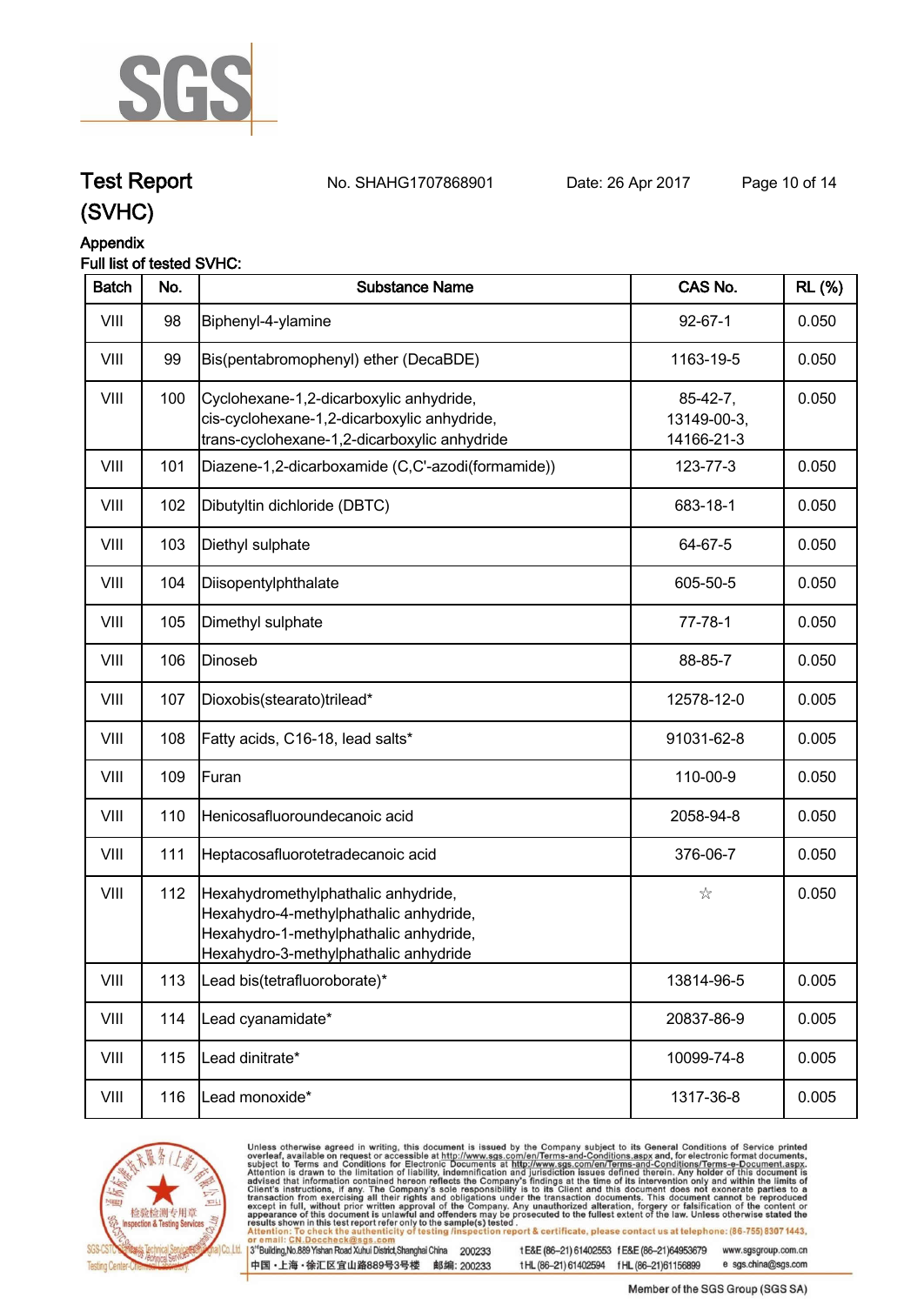

# **Test Report. No. SHAHG1707868901 Date: 26 Apr 2017. Page 11 of 14.**

**(SVHC)**

#### **Appendix Full list of tested SVHC:**

| <b>Batch</b> | No. | <b>Substance Name</b>                                       | CAS No.     | <b>RL</b> (%) |
|--------------|-----|-------------------------------------------------------------|-------------|---------------|
| VIII         | 117 | Lead oxide sulfate*                                         | 12036-76-9  | 0.005         |
| VIII         | 118 | Lead tetroxide (orange lead)*                               | 1314-41-6   | 0.005         |
| VIII         | 119 | Lead titanium trioxide*                                     | 12060-00-3  | 0.005         |
| VIII         | 120 | Lead titanium zirconium oxide*                              | 12626-81-2  | 0.005         |
| VIII         | 121 | Methoxyacetic acid                                          | 625-45-6    | 0.050         |
| VIII         | 122 | Methyloxirane (Propylene oxide)                             | 75-56-9     | 0.050         |
| VIII         | 123 | N,N-dimethylformamide                                       | 68-12-2     | 0.050         |
| VIII         | 124 | N-Methylacetamide                                           | 79-16-3     | 0.050         |
| VIII         | 125 | N-Pentyl-isopentylphthalate                                 | 776297-69-9 | 0.050         |
| VIII         | 126 | o-Aminoazotoluene                                           | 97-56-3     | 0.050         |
| VIII         | 127 | o-Toluidine                                                 | 95-53-4     | 0.050         |
| VIII         | 128 | Pentacosafluorotridecanoic acid                             | 72629-94-8  | 0.050         |
| VIII         | 129 | Pentalead tetraoxide sulphate*                              | 12065-90-6  | 0.005         |
| VIII         | 130 | Pyrochlore, antimony lead yellow*                           | 8012-00-8   | 0.005         |
| VIII         | 131 | Silicic acid, barium salt, lead-doped*                      | 68784-75-8  | 0.005         |
| VIII         | 132 | Silicic acid, lead salt*                                    | 11120-22-2  | 0.005         |
| VIII         | 133 | Sulfurous acid, lead salt, dibasic*                         | 62229-08-7  | 0.005         |
| VIII         | 134 | Tetraethyllead*                                             | 78-00-2     | 0.005         |
| VIII         | 135 | Tetralead trioxide sulphate*                                | 12202-17-4  | 0.005         |
| VIII         | 136 | Tricosafluorododecanoic acid                                | 307-55-1    | 0.050         |
| VIII         | 137 | Trilead bis(carbonate) dihy droxide (basic lead carbonate)* | 1319-46-6   | 0.005         |



Unless otherwise agreed in writing, this document is issued by the Company subject to its General Conditions of Service printed overleaf, available on request or accessible at http://www.sgs.com/en/Terms-and-Conditions.asp

3<sup>rd</sup> Building, No.889 Yishan Road Xuhui District, Shanghai China 200233 中国·上海·徐汇区宜山路889号3号楼 邮编: 200233

t E&E (86-21) 61402553 f E&E (86-21)64953679 www.sgsgroup.com.cn t HL (86-21) 61402594 f HL (86-21) 61156899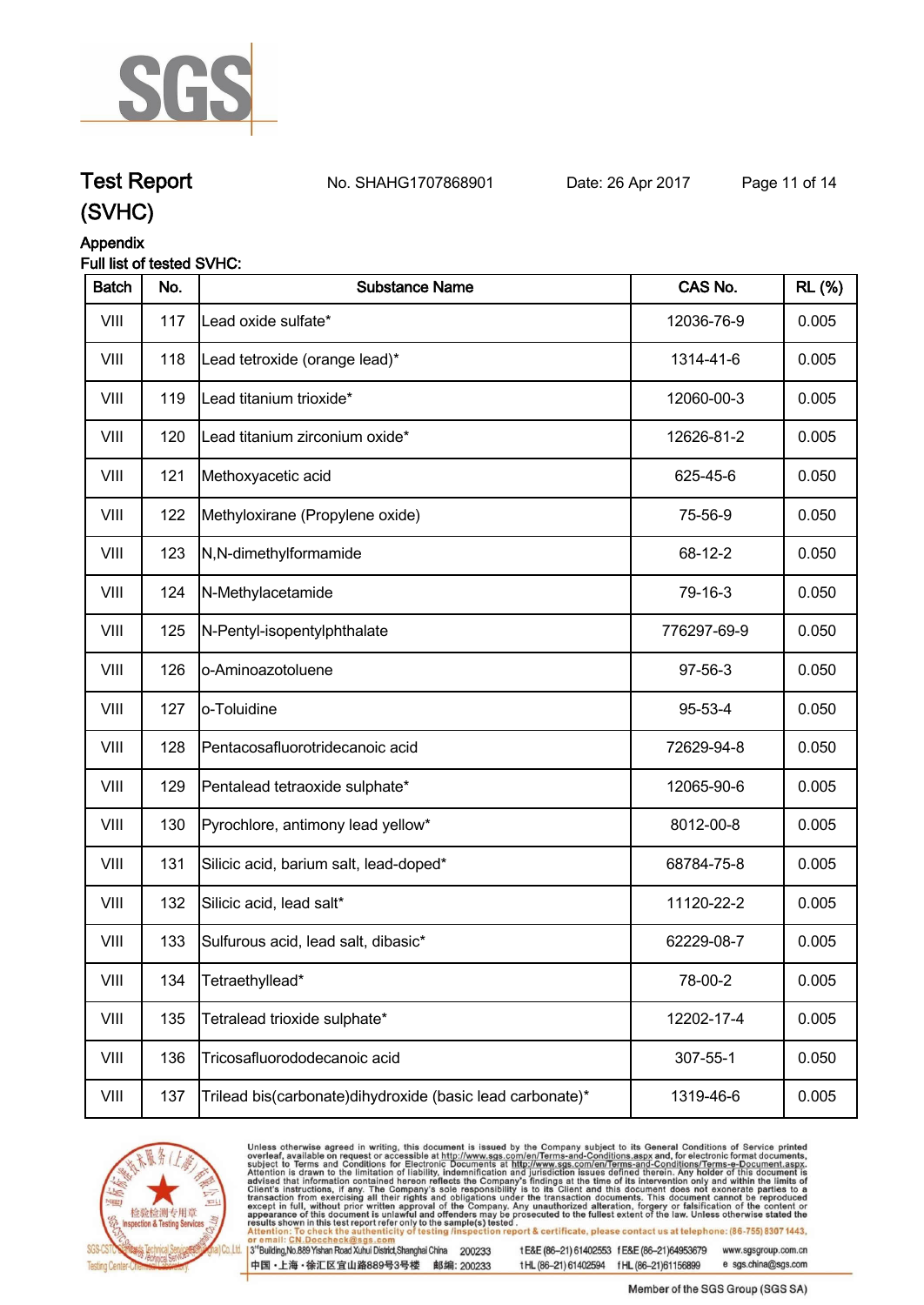

# **Test Report. No. SHAHG1707868901 Date: 26 Apr 2017. Page 12 of 14.**

## **(SVHC)**

### **Appendix**

#### **Full list of tested SVHC:**

| <b>Batch</b>   | No. | <b>Substance Name</b>                                                                                                                                            | CAS No.    | <b>RL</b> (%) |
|----------------|-----|------------------------------------------------------------------------------------------------------------------------------------------------------------------|------------|---------------|
| VIII           | 138 | Trilead dioxide phosphonate*                                                                                                                                     | 12141-20-7 | 0.005         |
| IX             | 139 | 4-Nonylphenol, branched and linear, ethoxylated                                                                                                                  |            | 0.050         |
| IX             | 140 | Ammonium pentadecafluorooctanoate (APFO)                                                                                                                         | 3825-26-1  | 0.050         |
| IX             | 141 | Cadmium oxide*                                                                                                                                                   | 1306-19-0  | 0.005         |
| IX             | 142 | Cadmium*                                                                                                                                                         | 7440-43-9  | 0.005         |
| IX             | 143 | Dipentyl phthalate (DPP)                                                                                                                                         | 131-18-0   | 0.050         |
| IX             | 144 | Pentadecafluorooctanoic acid (PFOA)                                                                                                                              | 335-67-1   | 0.050         |
| X              | 145 | Cadmium sulphide*                                                                                                                                                | 1306-23-6  | 0.005         |
| X              | 146 | Dihexyl phthalate                                                                                                                                                | 84-75-3    | 0.050         |
| X              | 147 | Disodium 3,3'-[[1,1'-biphenyl] -4,4'-diylbis(azo)]<br>bis(4-aminonaphthalene-1-sulphonate) (C.I. Direct Red 28)                                                  | 573-58-0   | 0.050         |
| $\pmb{\times}$ | 148 | Disodium 4-amino-3-[[4'-[(2,4-diaminophenyl)azo]<br>[1,1'-biphenyl]-4-yl]azo] -5-hydroxy-6-<br>(phenylazo)naphthalene-2,7-disulphonate (C.I. Direct Black<br>38) | 1937-37-7  | 0.050         |
| X              | 149 | Imidazolidine-2-thione; (2-imidazoline-2-thiol)                                                                                                                  | 96-45-7    | 0.050         |
| X              | 150 | Lead di(acetate)*                                                                                                                                                | 301-04-2   | 0.005         |
| X              | 151 | Trixylyl phosphate                                                                                                                                               | 25155-23-1 | 0.050         |
| XI             | 152 | 1,2-Benzenedicarboxylic acid, dihexyl ester, branched and<br>linear                                                                                              | 68515-50-4 | 0.050         |
| XI             | 153 | Cadmium chloride*                                                                                                                                                | 10108-64-2 | 0.005         |
| XI             | 154 | Sodium perborate; perboric acid, sodium salt*                                                                                                                    |            | 0.005         |
| XI             | 155 | Sodium peroxometaborate*                                                                                                                                         | 7632-04-4  | 0.005         |
| XII            | 156 | 2- (2H-benzotriazol-2-yl) -4,6-ditertpentylphenol (UV-328)                                                                                                       | 25973-55-1 | 0.050         |
|                |     |                                                                                                                                                                  |            |               |



Unless otherwise agreed in writing, this document is issued by the Company subject to its General Conditions of Service printed overleaf, available on request or accessible at http://www.sgs.com/en/Terms-and-Conditions.asp

3<sup>rd</sup> Building, No.889 Yishan Road Xuhui District, Shanghai China 200233 中国·上海·徐汇区宜山路889号3号楼 邮编: 200233

t E&E (86-21) 61402553 f E&E (86-21)64953679 www.sgsgroup.com.cn t HL (86-21) 61402594 f HL (86-21) 61156899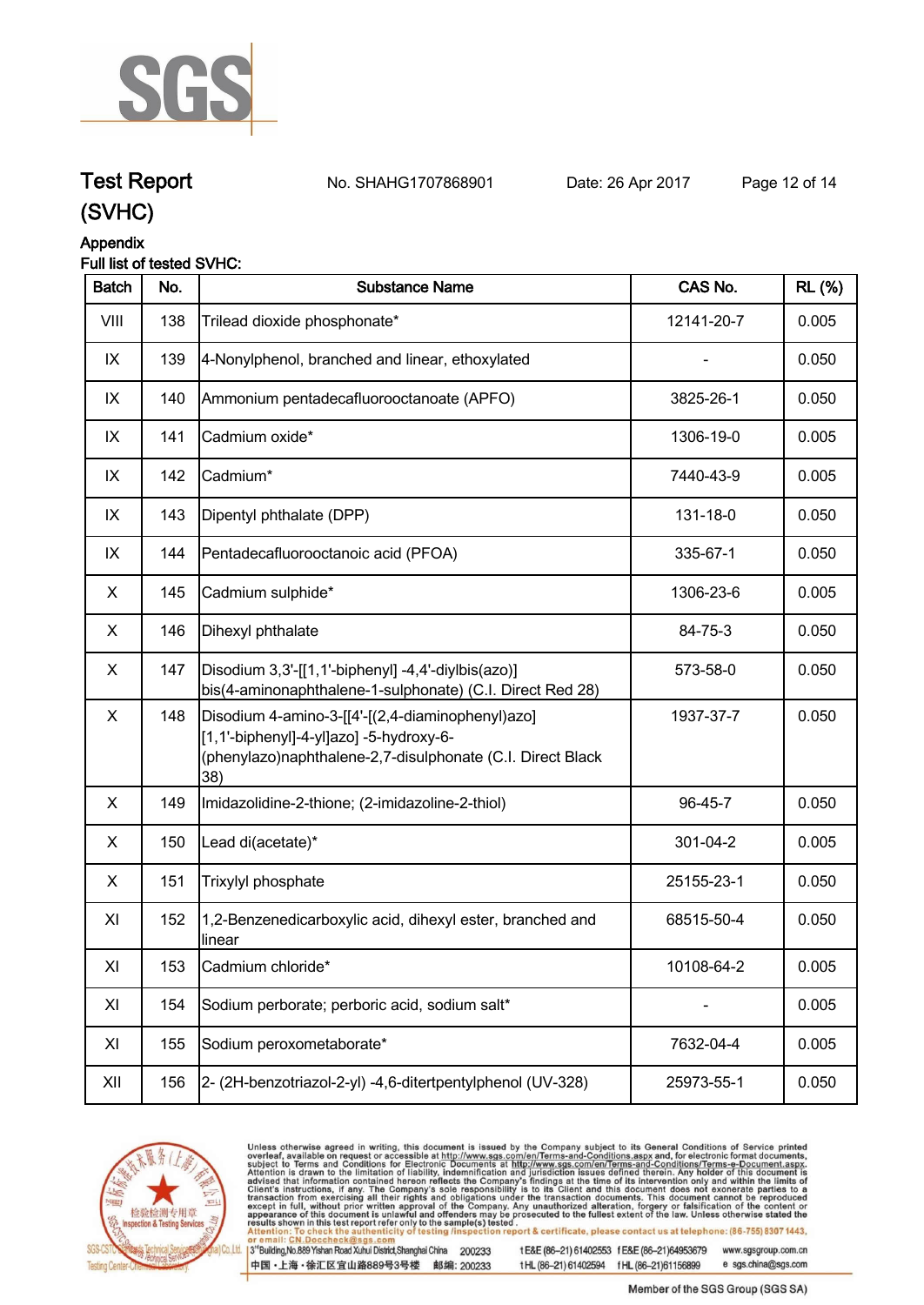

# **Test Report. No. SHAHG1707868901 Date: 26 Apr 2017. Page 13 of 14.**

**(SVHC)**

#### **Appendix Full list of tested SVHC:**

| <b>Batch</b> | No. | <b>Substance Name</b>                                                                                                                                                                                                                                                   | CAS No.                           | <b>RL</b> (%) |
|--------------|-----|-------------------------------------------------------------------------------------------------------------------------------------------------------------------------------------------------------------------------------------------------------------------------|-----------------------------------|---------------|
| XII          | 157 | 2-benzotriazol-2-yl-4,6-di-tert-butylphenol (UV-320)                                                                                                                                                                                                                    | 3846-71-7                         | 0.050         |
| XII          | 158 | 2-ethylhexyl<br>10-ethyl-4,4-dioctyl-7-oxo-8-oxa-3,5-dithia-4-stannatetradeca<br>noate (DOTE)                                                                                                                                                                           | 15571-58-1                        | 0.050         |
| XII          | 159 | Cadmium fluoride*                                                                                                                                                                                                                                                       | 7790-79-6                         | 0.005         |
| XII          | 160 | Cadmium sulphate*                                                                                                                                                                                                                                                       | 10124-36-4,31119-53<br>-6         | 0.005         |
| XII          | 161 | Reaction mass of 2-ethylhexyl<br>10-ethyl-4,4-dioctyl-7-oxo-8-oxa-3,5-dithia-4-stannatetradeca<br>noate & 2-ethylhexyl 10-ethyl-4-[[2-[(2-ethylhexyl)oxy]<br>-2-oxoethyl]thio]-4-octyl-7-oxo-8-oxa-3,5-dithia-4-stannatetra<br>decanoate (reaction mass of DOTE & MOTE) |                                   | 0.050         |
| XIII         | 162 | 1,2-benzenedicarboxylic acid, di-C6-10-alkyl esters;<br>1,2-benzenedicarboxylic acid, mixed decyl and hexyl and<br>octyl diesters with ≥ 0.3% of dihexyl phthalate                                                                                                      | 68515-51-5,68648-93<br>$-1$       | 0.050         |
| XIII         | 163 | 5-sec-butyl-2-<br>(2,4-dimethylcyclohex-3-en-1-yl)-5-methyl-1,3-dioxane [1],<br>5-sec-butyl-2-<br>(4,6-dimethylcyclohex-3-en-1-yl)-5-methyl-1,3-dioxane [2]<br>[covering any of the individual isomers of [1] and [2] or any<br>combination thereof                     |                                   | 0.050         |
| XIV          | 164 | 1,3-propanesultone                                                                                                                                                                                                                                                      | 1120-71-4                         | 0.050         |
| XIV          | 165 | 2,4-di-tert-butyl-6-(5-chlorobenzotriazol-2-yl) phenol<br>(UV-327)                                                                                                                                                                                                      | 3864-99-1                         | 0.050         |
| XIV          | 166 | 2-(2H-benzotriazol-2-yl)-4-(tert-butyl)-6-(sec-butyl)phenol<br>$(UV-350)$                                                                                                                                                                                               | 36437-37-3                        | 0.050         |
| XIV          | 167 | Nitrobenzene                                                                                                                                                                                                                                                            | 98-95-3                           | 0.050         |
| XIV          | 168 | Perfluorononan-1-oic-acid and its sodium and ammonium<br>salts                                                                                                                                                                                                          | 375-95-1,21049-39-8,<br>4149-60-4 | 0.050         |
| XV           | 169 | Benzo[def]chrysene (Benzo[a]pyrene)                                                                                                                                                                                                                                     | $50 - 32 - 8$                     | 0.050         |
| XVI          | 170 | 4,4'-isopropylidenediphenol (bisphenol A)                                                                                                                                                                                                                               | 80-05-7                           | 0.050         |



Unless otherwise agreed in writing, this document is issued by the Company subject to its General Conditions of Service printed overleaf, available on request or accessible at http://www.sgs.com/en/Terms-and-Conditions.asp

3<sup>rd</sup> Building, No.889 Yishan Road Xuhui District, Shanghai China 200233 中国·上海·徐汇区宜山路889号3号楼 邮编: 200233

t E&E (86-21) 61402553 f E&E (86-21)64953679 www.sgsgroup.com.cn t HL (86-21) 61402594 f HL (86-21) 61156899

Member of the SGS Group (SGS SA)